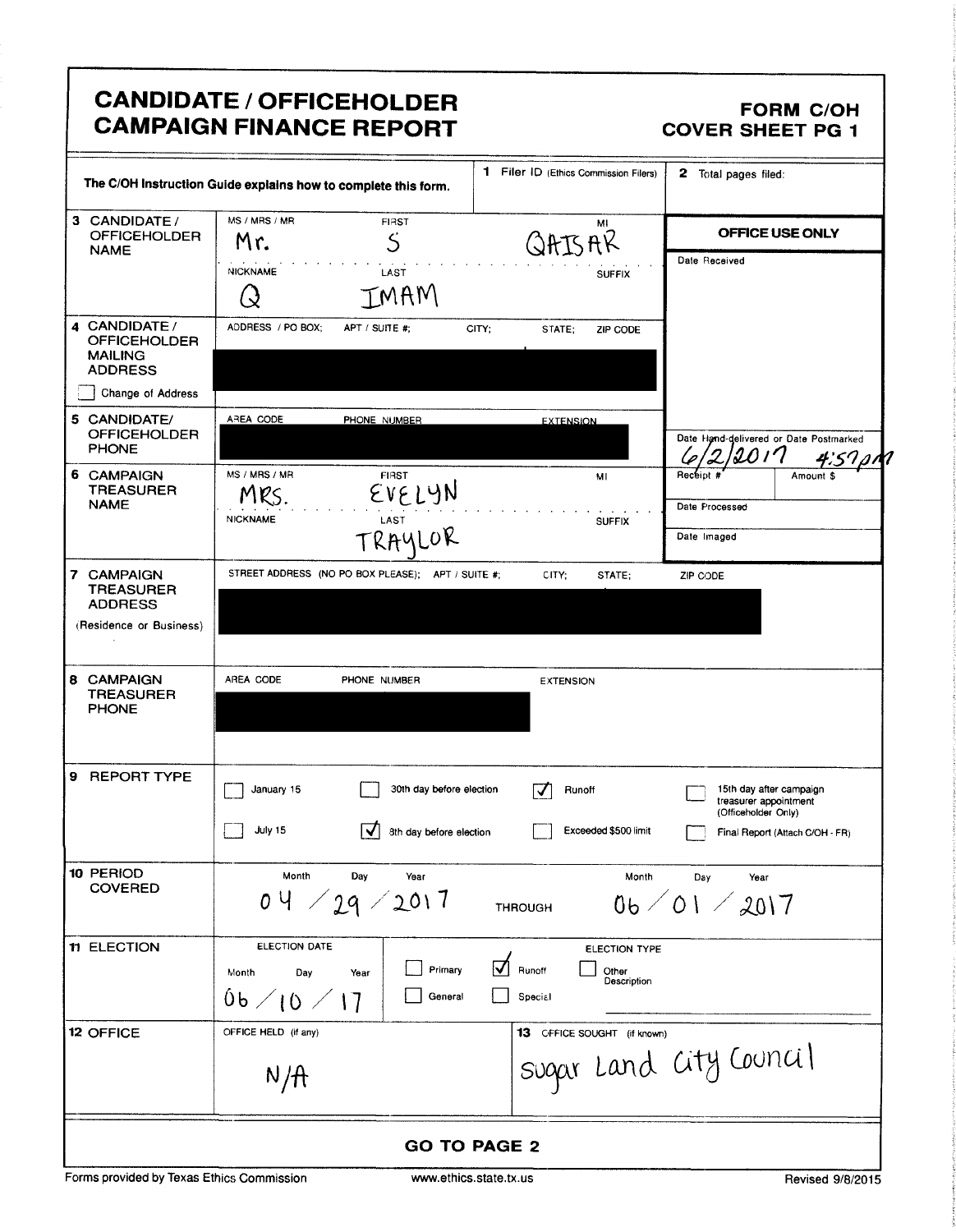## CANDIDATE / OFFICEHOLDER FORM C/OH CAMPAIGN FINANCE REPORT COVER SHEET PG <sup>2</sup>

| 14 C/OH NAME                                             |                                                                                 |                                                                                                                                                                                                                                                                                                                                                                         | 15 Filer ID (Ethics Commission Filers) |
|----------------------------------------------------------|---------------------------------------------------------------------------------|-------------------------------------------------------------------------------------------------------------------------------------------------------------------------------------------------------------------------------------------------------------------------------------------------------------------------------------------------------------------------|----------------------------------------|
| 16 NOTICE FROM<br><b>POLITICAL</b><br>COMMITTEE(S)       | OF SUCH EXPENDITURES.                                                           | THIS BOX IS FOR NOTICE OF POLITICAL CONTRIBUTIONS ACCEPTED OR POLITICAL EXPENDITURES MADE BY POLITICAL COMMITTEES TO<br>SUPPORT THE CANDIDATE / OFFICEHOLDER. THESE EXPENDITURES MAY HAVE BEEN MADE WITHOUT THE CANDIDATE'S OR OFFICEHOLDER'S<br>KNOWLEDGE OR CONSENT. CANDIDATES AND OFFICEHOLDERS ARE REQUIRED TO REPORT THIS INFORMATION ONLY IF THEY RECEIVE NOTICE |                                        |
|                                                          | <b>COMMITTEE TYPE</b><br>GENERAL<br>SPECIFIC                                    | <b>COMMITTEE NAME</b><br><b>COMMITTEE ADDRESS</b>                                                                                                                                                                                                                                                                                                                       |                                        |
| <b>Additional Pages</b>                                  |                                                                                 | COMMITTEE CAMPAIGN TREASURER NAME                                                                                                                                                                                                                                                                                                                                       |                                        |
|                                                          |                                                                                 | COMMITTEE CAMPAIGN TREASURER ADDRESS                                                                                                                                                                                                                                                                                                                                    |                                        |
| <b>17 CONTRIBUTION</b><br>TOTALS                         | 1.                                                                              | TOTAL POLITICAL CONTRIBUTIONS OF \$50 OR LESS (OTHER THAN<br>PLEDGES, LOANS, OR GUARANTEES OF LOANS), UNLESS ITEMIZED                                                                                                                                                                                                                                                   | \$<br>65.00                            |
|                                                          | 2.                                                                              | <b>TOTAL POLITICAL CONTRIBUTIONS</b><br>(OTHER THAN PLEDGES, LOANS, OR GUARANTEES OF LOANS)                                                                                                                                                                                                                                                                             | \$2,000.00                             |
| <b>EXPENDITURE</b><br><b>TOTALS</b>                      | 3.                                                                              | TOTAL POLITICAL EXPENDITURES OF \$100 OR LESS,<br><b>UNLESS ITEMIZED</b>                                                                                                                                                                                                                                                                                                | \$                                     |
|                                                          | 4.                                                                              | TOTAL POLITICAL EXPENDITURES                                                                                                                                                                                                                                                                                                                                            | \$1,051.81                             |
| CONTRIBUTION<br><b>BALANCE</b>                           | 5.                                                                              | TOTAL POLITICAL CONTRIBUTIONS MAINTAINED AS OF THE LAST DAY<br>OF REPORTING PERIOD                                                                                                                                                                                                                                                                                      | S                                      |
| <b>OUTSTANDING</b><br><b>LOAN TOTALS</b>                 | 6.                                                                              | TOTAL PRINCIPAL AMOUNT OF ALL OUTSTANDING LOANS AS OF THE<br>LAST DAY OF THE REPORTING PERIOD                                                                                                                                                                                                                                                                           | \$3,000.00                             |
| <b>18 AFFIDAVIT</b><br>AFFIX NOTARY STAMP / SEAL ABOVE   | <b>LINDA E. JENNINGS</b><br>My Notary ID # 7390691<br>Expires November 30, 2020 | I swear, or affirm, under penalty of perjury, that the accompanying report is<br>true and correct and includes all information required to be reported by me<br>under Title 15, Election Code.<br>Signature of Candidate or Officeholder                                                                                                                                |                                        |
| Sworn to and subscribed before me, by the said<br>day of |                                                                                 | pand subscribed before me, by the said S. QAISAR IMAM this the 2nd<br>Fine 3017, to certify which, witness my hand and seal of office. 4:57p. m<br>Linda E Jenninss                                                                                                                                                                                                     |                                        |

Signature of officer/administering oath Printed name of officer administering oath Title of officer administering oath

Forms provided by Texas Ethics Commission www.ethics.state.tx.us Revised 9/8/2015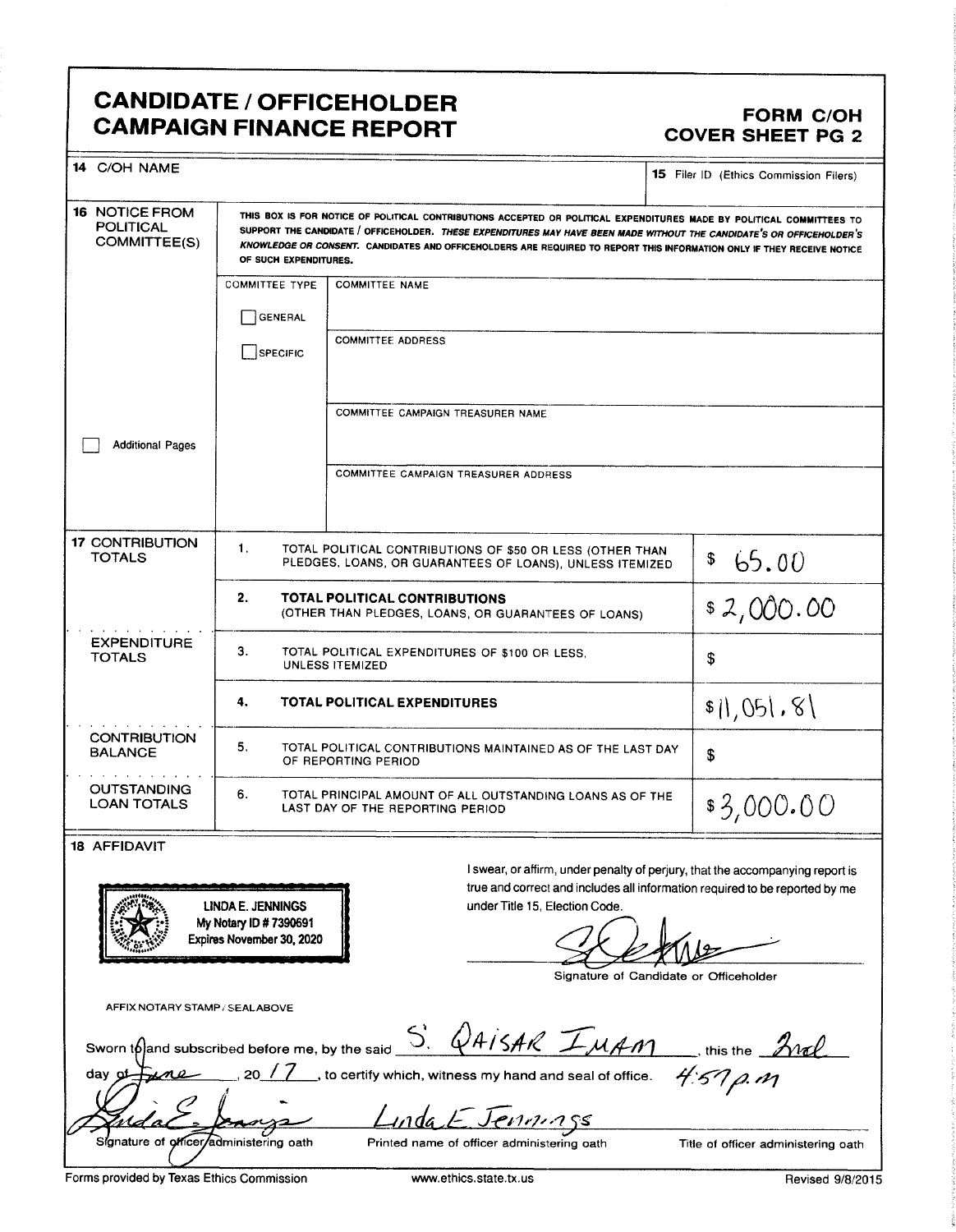# SUBTOTALS - C/OH FORM C/OH

# COVER SHEET PG 3

| 19 FILER NAME |  |
|---------------|--|
|               |  |

| 19 FILER NAME | -20 |  | Filer ID (Ethics Commission Filers) |  |
|---------------|-----|--|-------------------------------------|--|
|               |     |  |                                     |  |

|     | 21 SCHEDULE SUBTOTALS<br><b>NAME OF SCHEDULE</b>                                             | <b>SUBTOTAL</b><br><b>AMOUNT</b> |
|-----|----------------------------------------------------------------------------------------------|----------------------------------|
| 1.  | $\mathcal{M}$<br>SCHEDULE A1: MONETARY POLITICAL CONTRIBUTIONS                               | $306 \Omega$                     |
| 2.  | SCHEDULE A2: NON-MONETARY (IN-KIND) POLITICAL CONTRIBUTIONS                                  | \$                               |
| З.  | SCHEDULE B: PLEDGED CONTRIBUTIONS                                                            | \$                               |
| 4.  | <b>SCHEDULE E: LOANS</b><br>۱Ž                                                               | 300                              |
| 5.  | SCHEDULE F1: POLITICAL EXPENDITURES MADE FROM POLITICAL CONTRIBUTIONS<br>IV                  | $M_{051}$                        |
| 6.  | SCHEDULE F2: UNPAID INCURRED OBLIGATIONS                                                     | \$                               |
| 7.  | SCHEDULE F3: PURCHASE OF INVESTMENTS MADE FROM POLITICAL CONTRIBUTIONS                       | \$                               |
| 8.  | SCHEDULE F4: EXPENDITURES MADE BY CREDIT CARD                                                | \$                               |
| 9.  | SCHEDULE G: POLITICAL EXPENDITURES MADE FROM PERSONAL FUNDS                                  | \$                               |
| 10. | SCHEDULE H: PAYMENT MADE FROM POLITICAL CONTRIBUTIONS TO A BUSINESS OF C/OH                  | \$                               |
| 11. | SCHEDULE 1: NON-POLITICAL EXPENDITURES MADE FROM POLITICAL CONTRIBUTIONS                     | \$                               |
| 12. | SCHEDULE K: INTEREST, CREDITS, GAINS, REFUNDS, AND CONTRIBUTIONS<br><b>RETURNED TO FILER</b> | \$                               |
|     |                                                                                              |                                  |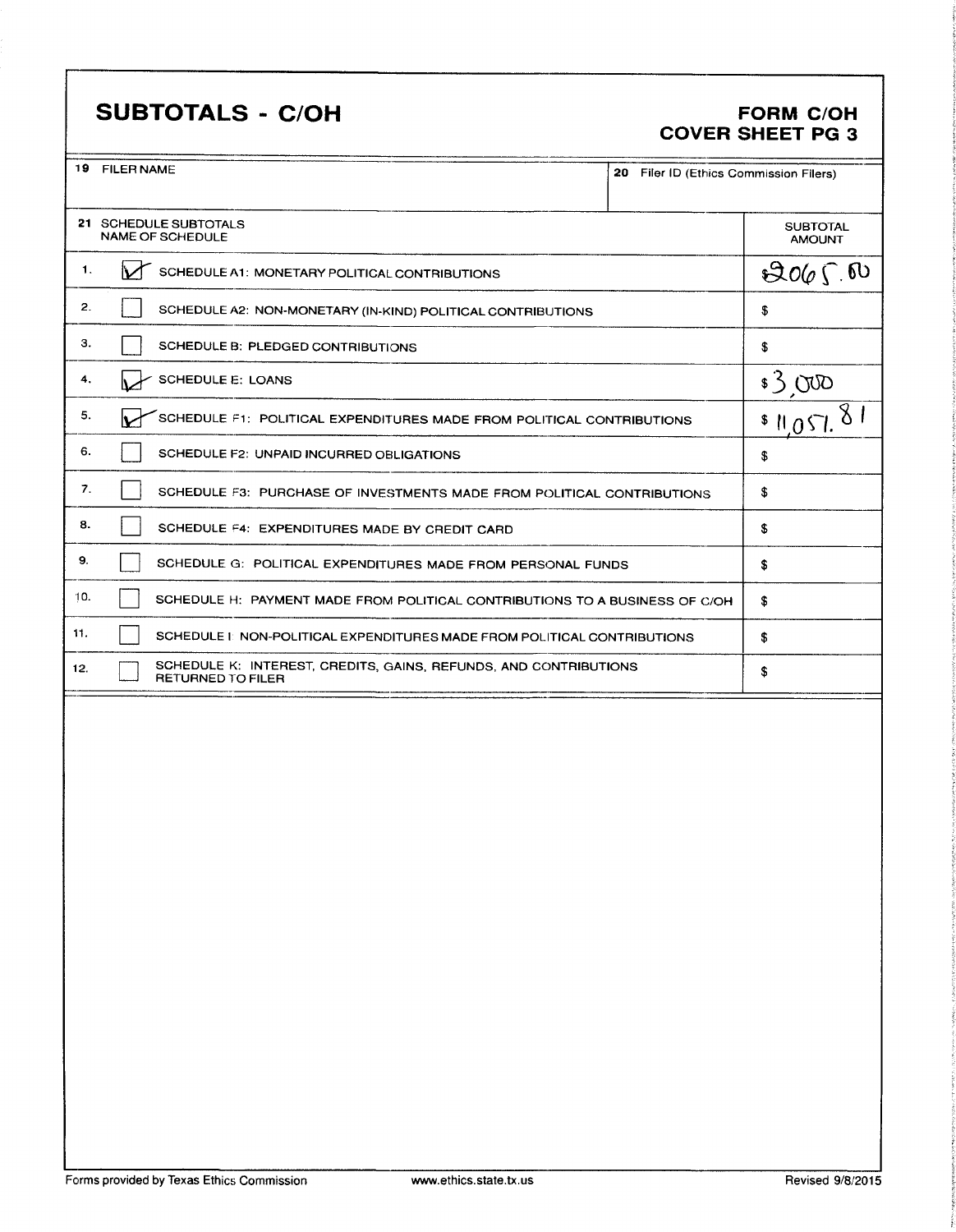|              | The Instruction Guide explains how to complete this form.       |                                                          | 1 Total pages Schedule A1:            |
|--------------|-----------------------------------------------------------------|----------------------------------------------------------|---------------------------------------|
| 2 FILER NAME |                                                                 |                                                          | 3 Filer ID (Ethics Commission Filers) |
| 4 Date       | 5 Full name of contributor<br>Ilyas H. Choudry                  | $\Box$ out-of-state PAC (ID#:                            | 7 Amount of contribution (\$)         |
| 5/18/17      | \$ Contributor address;<br>City;<br>State;                      | Zip Code                                                 | 8200.00                               |
| 8.           | Principal occupation / Job title (See Instructions)<br>Director | <b>Employer (See Instructions)</b><br>9<br>Helping Hands |                                       |
| Date         | Full name of contributor<br>Farrukh Seyar                       | out-of-state PAC (ID#:                                   | Amount of contribution (\$)           |
| 5/16/17      | Contributor address:<br>City;                                   | State; Zip Code                                          | \$500.00                              |
|              | Principal occupation / Job title (See Instructions)<br>CPA      | Employer (See Instructions)<br>HRSS LLP                  |                                       |
| Date         | Full name of contributor<br>Billy Atkinson                      | $\Box$ out-of-state PAC (ID4:                            | Amount of contribution (\$)           |
| 5/26/17      | Contributor address:<br>City;<br>State;                         | Zip Code                                                 | $00.00 \, \text{\AA}$                 |
| Ketire       | ᢦ<br>Principal occupation / Job title (See Instructions)        | <b>Employer (See Instructions)</b>                       |                                       |
| Date         | Full name of contributor<br>$S_{\alpha\{i\}}$<br>Gopalan        | $\Box$ out-of-state PAC (ID#:                            | Amount of contribution (3.)           |
| 5121/17      | Contributor address;<br>City;                                   | State; Zip Code                                          | \$500.00                              |
|              |                                                                 |                                                          |                                       |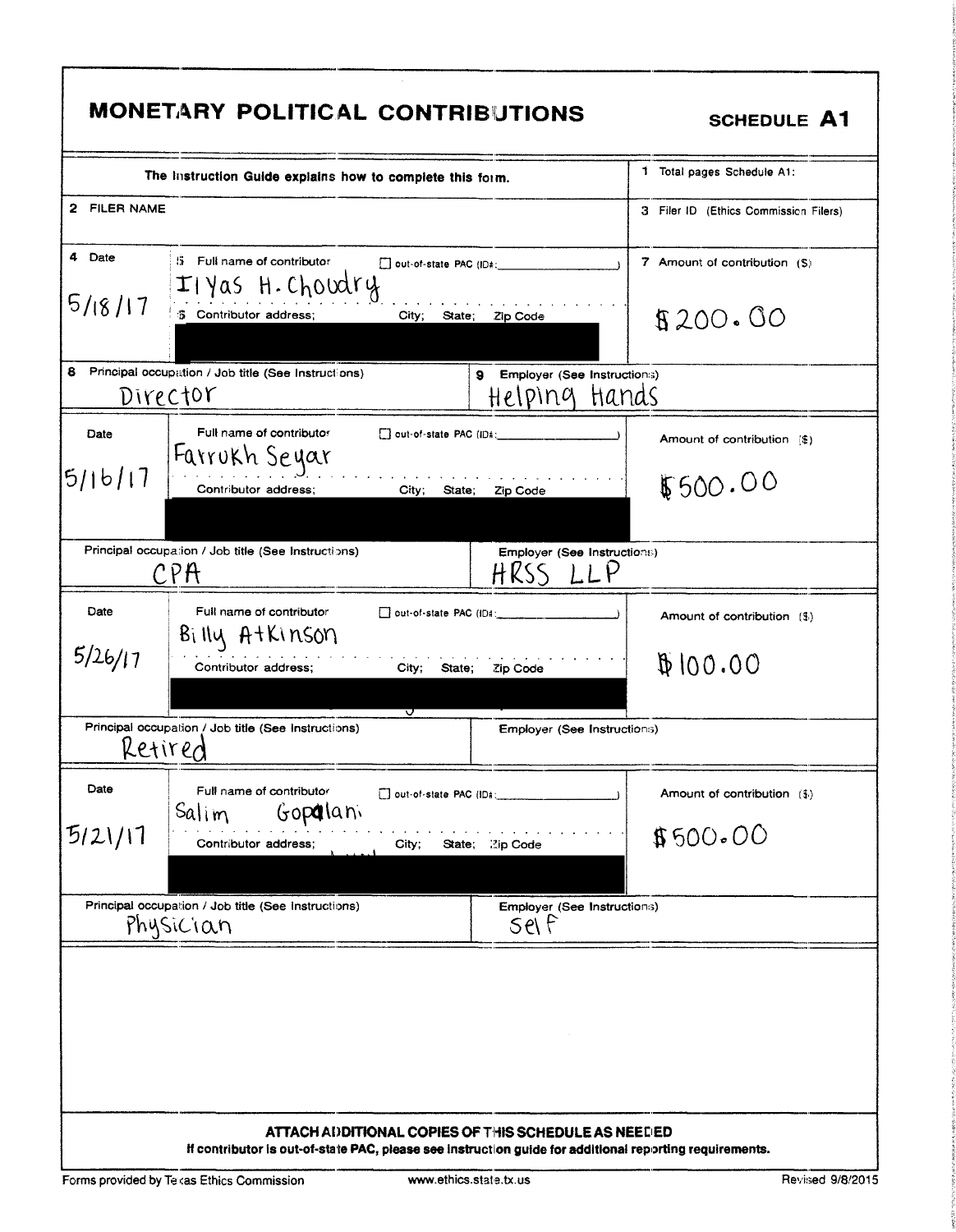|                         | MONETARY POLITICAL CONTRIBUTIONS                                                                                                                                                                      | <b>SCHEDULE A1</b>                        |
|-------------------------|-------------------------------------------------------------------------------------------------------------------------------------------------------------------------------------------------------|-------------------------------------------|
|                         | The Instruction Guide explains how to complete this form.                                                                                                                                             | 1 Total pages Schedule A1:                |
| 2 FILER NAME            |                                                                                                                                                                                                       | 3 Filer ID (Ethics Commission Filers)     |
| 4 Date<br>5/18/17<br>8. | 5 Full name of contributor<br>$\Box$ out-of-state PAC (ID#:<br>Riazuddin Ahmed<br><b>5</b> Contributor address;<br>City;<br>Zip Code<br>State;<br>Principal occupation / Job title (See Instructions) | 7 Amount of contribution (\$)<br>\$250.00 |
| Refired                 | 9<br><b>Employer (See Instructions)</b>                                                                                                                                                               |                                           |
| Date<br>4/27/2017       | Full name of contributor<br>out-of-state PAC (ID#:<br>Naushad kermally<br>Contributor address;<br>City;<br>State:<br>Zip Code                                                                         | Amount of contribution $(\$)$<br>\$250.00 |
|                         | Principal occupation / Job title (See Instructions)<br>Employer (See Instructions)<br>Vice President<br>Prime Communications                                                                          |                                           |
| Date<br>5/18/17         | Full name of contributor<br>Brian M Middleton<br>Contributor address;<br>City;<br>State;<br>Zip Code                                                                                                  | Amount of contribution $(3)$<br>\$150.00  |
| AHOYNEY                 | Principal occupation / Job title (See Instructions)<br><b>Employer (See Instructions)</b>                                                                                                             | The Law offices of Brian M. Middleton     |
| Date                    | Full name of contributor<br>out-of-state PAC (ID#:<br>Sue Sanchez                                                                                                                                     | Amount of contribution $(3)$              |
| 5/18/17                 | Contributor address;<br>City;<br>State; Zip Code                                                                                                                                                      | \$60.00                                   |
| RETIRED                 | Principal occupation / Job title (See Instructions)<br><b>Employer (See Instructions)</b>                                                                                                             |                                           |
|                         | ATTACH ADDITIONAL COPIES OF THIS SCHEDULE AS NEEDED                                                                                                                                                   |                                           |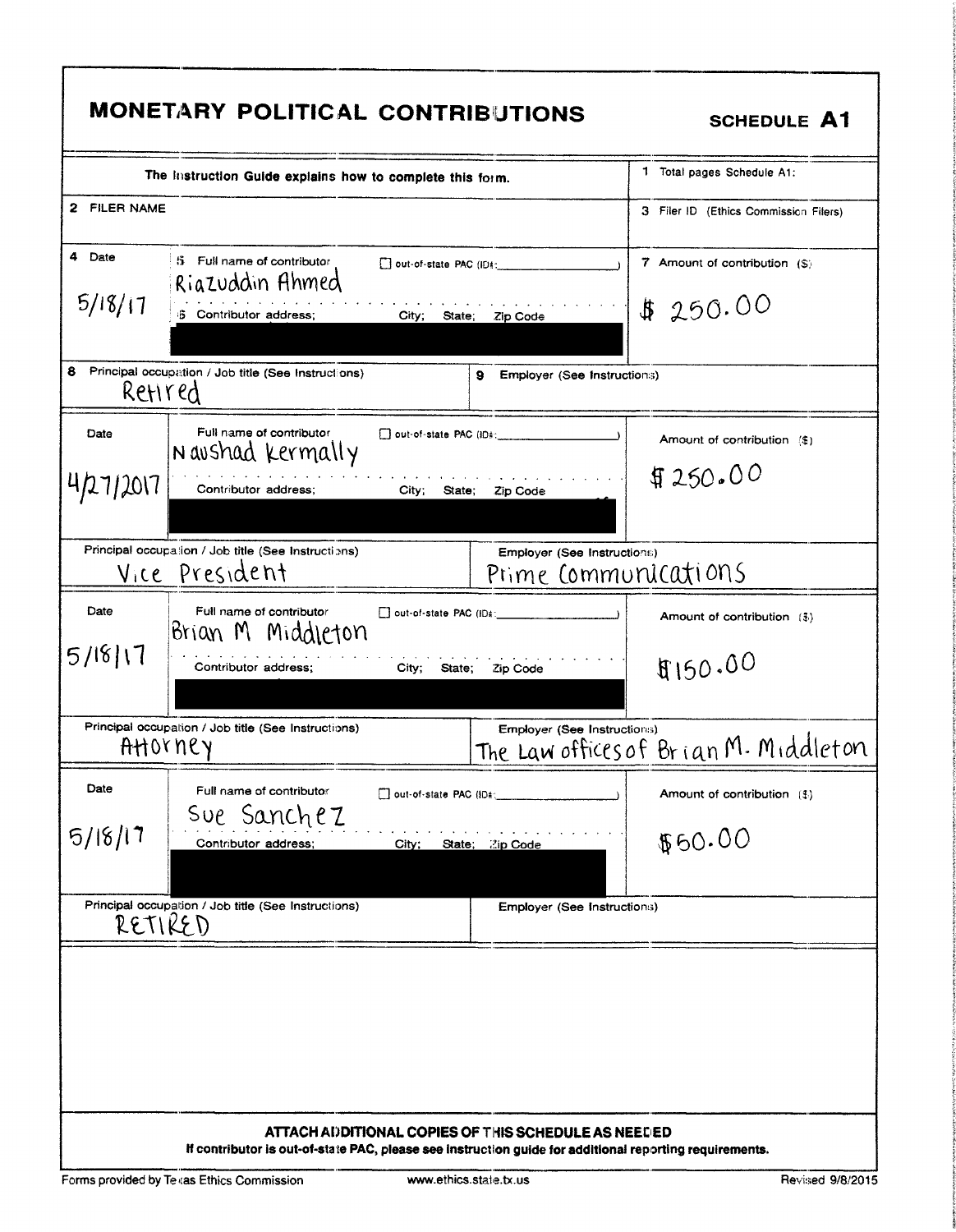|                                                                                                                                                                                |                                         | <b>EXPENDITURE CATEGORIES FOR BOX 8(a)</b>                       |                                            |                                                                                                 |                                                                                                                                                                                           |
|--------------------------------------------------------------------------------------------------------------------------------------------------------------------------------|-----------------------------------------|------------------------------------------------------------------|--------------------------------------------|-------------------------------------------------------------------------------------------------|-------------------------------------------------------------------------------------------------------------------------------------------------------------------------------------------|
| Advertising Expense<br>Accounting/Banking<br><b>Consulting Expense</b><br>Contributions/Donations Made By<br>Candidate/Officeholder/Political Committee<br>Credit Card Payment | Event Expense<br>Fees<br>Legal Services | Food/Beverage Expense<br>Gift/Awa ds/Memorials Expense           | Polling Expense<br><b>Printing Expense</b> | Lcar Repayment/Reimbursement<br>Office Overhead/Rental Expense<br>Salaries/Wages/Contract Labor | Solicitation/Fundraising Expense<br>Transportation Equipment & Related Expense<br><b>Travel In District</b><br><b>Travel Out Of District</b><br>Other (enter a category not listed above) |
|                                                                                                                                                                                |                                         | The instruction Guide explains how to complete this form.        |                                            |                                                                                                 |                                                                                                                                                                                           |
| 1 Total pages Schedule F1: 2 FILER NAME                                                                                                                                        |                                         |                                                                  |                                            |                                                                                                 | 3 Filer ID (Ethics Commission Filers)                                                                                                                                                     |
| 4 Date<br>5/9/17                                                                                                                                                               | 5 Payee name                            | Off the Vine Bistro                                              |                                            |                                                                                                 |                                                                                                                                                                                           |
| $6$ Amount $($)$                                                                                                                                                               | 7 Payee address;                        | City; State; Zip Code                                            |                                            |                                                                                                 |                                                                                                                                                                                           |
| \$500.00                                                                                                                                                                       |                                         |                                                                  |                                            |                                                                                                 |                                                                                                                                                                                           |
| 8                                                                                                                                                                              |                                         | (a) Category (See Categories listed at the top of this schecula) |                                            | (b) Description                                                                                 |                                                                                                                                                                                           |
| <b>PURPOSE</b><br>OF<br><b>EXPENDITURE</b>                                                                                                                                     |                                         | Food/Beverage                                                    |                                            |                                                                                                 | Check if travel outside of Texas. Complete Schedule T.<br>Check if Austin. TX, officeholder living expense                                                                                |
| 9 Complete ONLY if direct<br>expenditure to benefit C/OH                                                                                                                       | Candidate / Officeholder name           |                                                                  |                                            | Office sought                                                                                   | Office held                                                                                                                                                                               |
| Date                                                                                                                                                                           | Payee name                              |                                                                  |                                            |                                                                                                 |                                                                                                                                                                                           |
| 5123/17                                                                                                                                                                        | Clients Now                             |                                                                  |                                            |                                                                                                 |                                                                                                                                                                                           |
| Amount (\$)                                                                                                                                                                    | Payee address;                          | City; State; Zip Code                                            |                                            |                                                                                                 |                                                                                                                                                                                           |
| #275.00                                                                                                                                                                        |                                         |                                                                  |                                            |                                                                                                 |                                                                                                                                                                                           |
|                                                                                                                                                                                |                                         | Category (See Categories listed at the top of this schedula)     |                                            | Description                                                                                     |                                                                                                                                                                                           |
| <b>PURPOSE</b><br>ОF                                                                                                                                                           |                                         |                                                                  |                                            |                                                                                                 | Check if travel outside of Texas. Complete Schedule T.                                                                                                                                    |
| <b>EXPENDITURE</b>                                                                                                                                                             | Consulting                              |                                                                  |                                            |                                                                                                 | Check if Austin. TX, officeholder living expense                                                                                                                                          |
| Complete ONLY if direct                                                                                                                                                        | Candidate / Officeholder name           |                                                                  |                                            | Office sought                                                                                   | Office held                                                                                                                                                                               |
| expenditure to benelit C/OH                                                                                                                                                    |                                         |                                                                  |                                            |                                                                                                 |                                                                                                                                                                                           |
| Date                                                                                                                                                                           | Payee name                              |                                                                  |                                            |                                                                                                 |                                                                                                                                                                                           |
| 5/12/17                                                                                                                                                                        | Masala Radio                            |                                                                  |                                            |                                                                                                 |                                                                                                                                                                                           |
| Amount (\$)                                                                                                                                                                    | Payee address;                          | City;<br>State;                                                  | Zip Code                                   |                                                                                                 |                                                                                                                                                                                           |
| \$1,000.00                                                                                                                                                                     |                                         |                                                                  |                                            |                                                                                                 |                                                                                                                                                                                           |
|                                                                                                                                                                                |                                         | Category (See Calegories listed at the top of this schedule)     |                                            | Description                                                                                     |                                                                                                                                                                                           |
| <b>PURPOSE</b><br>OF<br><b>EXPENDITURE</b>                                                                                                                                     | Advertising                             |                                                                  |                                            |                                                                                                 | Check if travel outside of Texas. Complete Schedule T.<br>Check if Austin. "X, officeholder living expense                                                                                |
| Complete ONLY if direct<br>expenditure to benefit C/OH                                                                                                                         | Candidate / Officeholder name           |                                                                  |                                            | Office sought                                                                                   | Office he d                                                                                                                                                                               |
|                                                                                                                                                                                |                                         | ATTACH ADDITIONAL COPIES OF THIS SCHEDULE AS NEEDED              |                                            |                                                                                                 |                                                                                                                                                                                           |

Forms provided by Texas Ethics Commission

SCHEDULE F1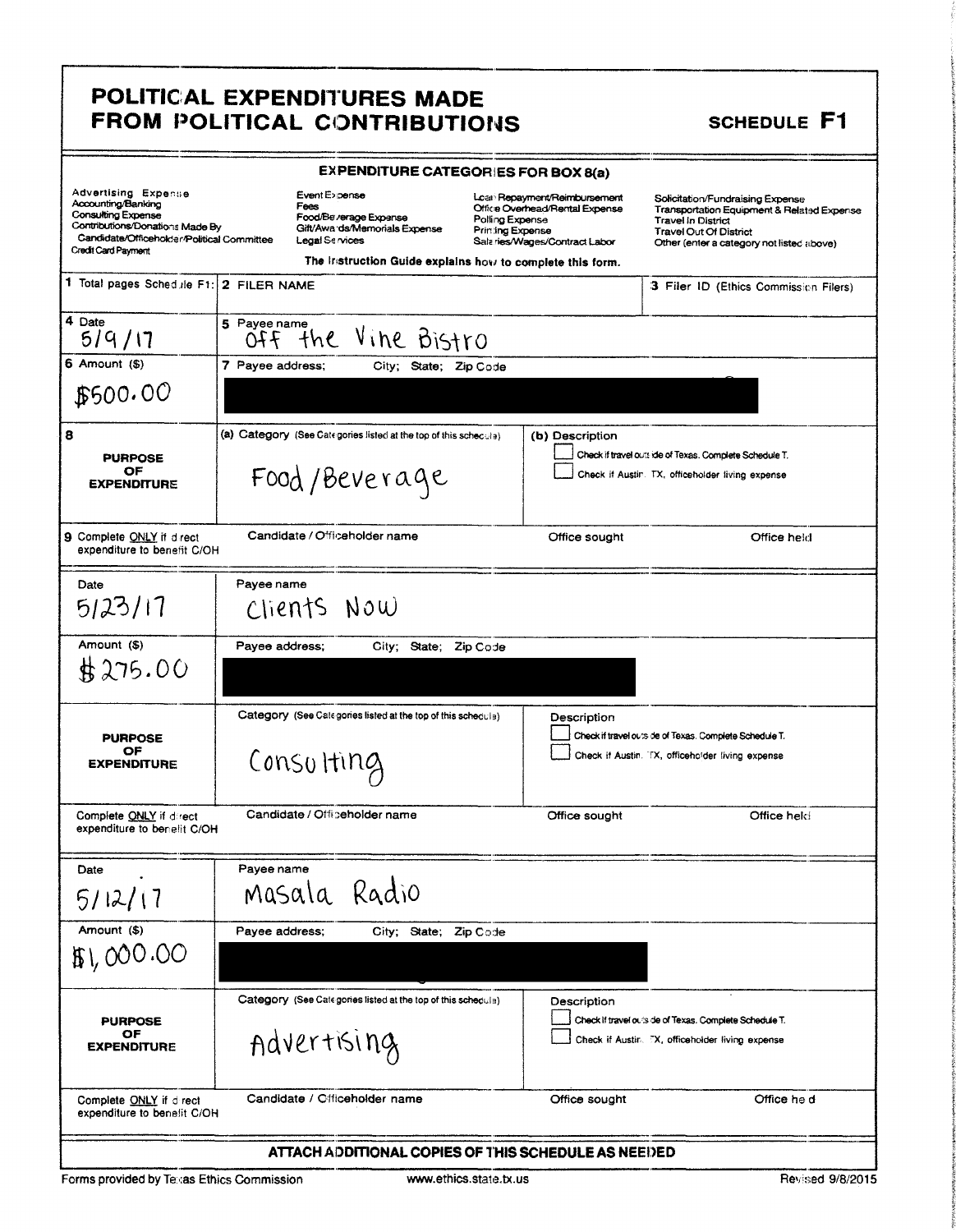|                                                                                                                                                                                |                                         | <b>EXPENDITURE CATEGORIES FOR BOX 8(a)</b>                       |                                                                                                                                                                                                    |                                                                                                                                                                                    |
|--------------------------------------------------------------------------------------------------------------------------------------------------------------------------------|-----------------------------------------|------------------------------------------------------------------|----------------------------------------------------------------------------------------------------------------------------------------------------------------------------------------------------|------------------------------------------------------------------------------------------------------------------------------------------------------------------------------------|
| Advertising Expense<br>Accounting/Banking<br><b>Consulting Expense</b><br>Contributions/Donations Made By<br>Candidate/Officeholder/Political Committee<br>Credit Card Payment | Event E>pense<br>Fees<br>Legal Se vices | Food/Be verage Expense<br>Gift/Awa ds/Memorials Expense          | Lcar Repayment/Reimbursement<br>Office Overhead/Rental Expense<br>Polling Expense<br>Priming Expense<br>Salaries/Wages/Contract Labor<br>The instruction Guide explains how to complete this form. | Solicitation/Fundraising Expense<br>Transportation Equipment & Related Expense<br><b>Travel In District</b><br>Travel Out Of District<br>Other (enter a category not listed above) |
| 1 Total pages Schedule F1: 2 FILER NAME                                                                                                                                        |                                         |                                                                  |                                                                                                                                                                                                    | 3 Filer ID (Ethics Commission Filers)                                                                                                                                              |
| 4 Date<br>5/15/17                                                                                                                                                              | 5 Payee name<br>Tne                     | write Idea                                                       |                                                                                                                                                                                                    |                                                                                                                                                                                    |
| $6$ Amount $($)$<br>\$750.00                                                                                                                                                   | 7 Payee address;                        | Zip Code<br>City; State;                                         |                                                                                                                                                                                                    |                                                                                                                                                                                    |
| 8<br><b>PURPOSE</b><br>OF<br><b>EXPENDITURE</b>                                                                                                                                | ConSulting                              | (a) Category (See Categories listed at the top of this schecula) | (b) Description                                                                                                                                                                                    | Check if travel outside of Texas. Complete Schedule T.<br>Check if Austin. TX, officeholder living expense                                                                         |
| 9 Complete ONLY if direct<br>expenditure to benefit C/OH                                                                                                                       | Candidate / Officeholder name           |                                                                  | Office sought                                                                                                                                                                                      | Office held                                                                                                                                                                        |
| Date                                                                                                                                                                           | Payee name                              |                                                                  |                                                                                                                                                                                                    |                                                                                                                                                                                    |
| 5/15/17                                                                                                                                                                        | Main Event                              |                                                                  |                                                                                                                                                                                                    |                                                                                                                                                                                    |
| Amount (\$)                                                                                                                                                                    | Payee address;                          | City; State; Zip Code                                            |                                                                                                                                                                                                    |                                                                                                                                                                                    |
| \$460.06                                                                                                                                                                       |                                         |                                                                  |                                                                                                                                                                                                    |                                                                                                                                                                                    |
| <b>PURPOSE</b><br>OF<br><b>EXPENDITURE</b>                                                                                                                                     | Advertising                             | Category (See Categories listed at the top of this schedula)     | Description                                                                                                                                                                                        | Check if travel outside of Texas. Complete Schedule T.<br>Check if Austin. TX, officeholder living expense                                                                         |
| Complete ONLY if direct<br>expenditure to benelit C/OH                                                                                                                         | Candidate / Officeholder name           |                                                                  | Office sought                                                                                                                                                                                      | Office held                                                                                                                                                                        |
| Date                                                                                                                                                                           | Payee name                              |                                                                  |                                                                                                                                                                                                    |                                                                                                                                                                                    |
| 5/16/17                                                                                                                                                                        |                                         | Right On the Money                                               |                                                                                                                                                                                                    |                                                                                                                                                                                    |
| Amount (\$)                                                                                                                                                                    | Payee address:                          | City; State;<br>Zip Code                                         |                                                                                                                                                                                                    |                                                                                                                                                                                    |
| \$525.94                                                                                                                                                                       |                                         |                                                                  |                                                                                                                                                                                                    |                                                                                                                                                                                    |
| <b>PURPOSE</b><br>ОF<br><b>EXPENDITURE</b>                                                                                                                                     | Printing<br>Advertising                 | Category (See Cale gories listed at the top of this schedula)    | Description                                                                                                                                                                                        | Check if travel outs de of Texas. Complete Schedule T.<br>Check if Austin. "X, officeholder living expense                                                                         |
| <b>Complete ONLY</b> if direct<br>expenditure to benelit C/OH                                                                                                                  | Candidate / Officeholder name           |                                                                  | Office sought                                                                                                                                                                                      | Office he d                                                                                                                                                                        |
|                                                                                                                                                                                |                                         |                                                                  | ATTACH ADDITIONAL COPIES OF THIS SCHEDULE AS NEEDED                                                                                                                                                |                                                                                                                                                                                    |

Forms provided by Texas Ethics Commission

SCHEDULE F1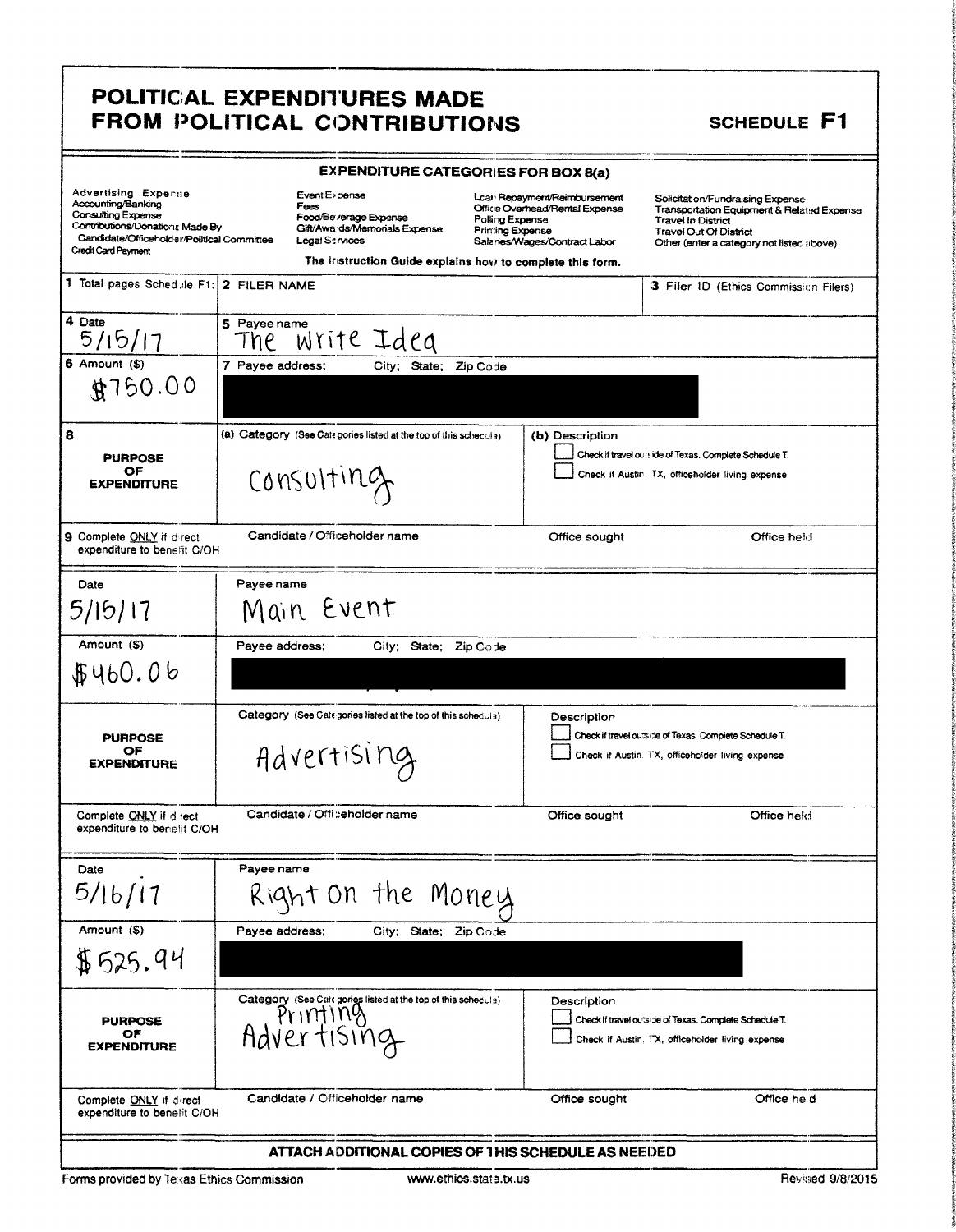8

|                                                                                                                                                                                |                  | <b>EXPENDITURE CATEGORIES FOR BOX 8(a)</b>                                                         |                                     |                                                                                                 |                                                                                                                                                                                           |
|--------------------------------------------------------------------------------------------------------------------------------------------------------------------------------|------------------|----------------------------------------------------------------------------------------------------|-------------------------------------|-------------------------------------------------------------------------------------------------|-------------------------------------------------------------------------------------------------------------------------------------------------------------------------------------------|
| Advertising Expense<br>Accounting/Banking<br><b>Consulting Expense</b><br>Contributions/Donations Made By<br>Candidate/Officeholder/Political Committee<br>Credit Card Payment |                  | Event Expense<br>Fees<br>Food/Be /erage Expense<br>Gift/Awa ds/Memorials Expense<br>Legal Services | Polling Expense<br>Printing Expense | Lcar Repayment/Reimbursement<br>Office Overhead/Rental Expense<br>Salaries/Wages/Contract Labor | Solicitation/Fundraising Expense<br>Transportation Equipment & Related Expense<br><b>Travel in District</b><br><b>Travel Out Of District</b><br>Other (enter a category not listed above) |
| 1 Total pages Schedule F1: 2 FILER NAME                                                                                                                                        |                  | The instruction Guide explains how to complete this form.                                          |                                     |                                                                                                 |                                                                                                                                                                                           |
|                                                                                                                                                                                |                  |                                                                                                    |                                     |                                                                                                 | 3 Filer ID (Ethics Commission Filers)                                                                                                                                                     |
| 4 Date                                                                                                                                                                         | 5 Pavee name     | ookstreet                                                                                          |                                     |                                                                                                 |                                                                                                                                                                                           |
| $6$ Amount $(6)$                                                                                                                                                               | 7 Payee address; | City; State; Zip Code                                                                              |                                     |                                                                                                 |                                                                                                                                                                                           |
| B564.38                                                                                                                                                                        |                  | v                                                                                                  |                                     |                                                                                                 |                                                                                                                                                                                           |
| 8<br><b>PURPOSE</b><br>OF<br><b>EXPENDITURE</b>                                                                                                                                | Event            | (a) Category (See Categories listed at the top of this schedula)                                   |                                     | (b) Description                                                                                 | Check if travel outside of Texas. Complete Schedule T.<br>Check if Austin. TX, officeholder living expense                                                                                |
| 9 Complete ONLY if direct<br>expenditure to benefit C/OH                                                                                                                       |                  | Candidate / Officeholder name                                                                      |                                     | Office sought                                                                                   | Office held                                                                                                                                                                               |
| Date                                                                                                                                                                           | Payee name       |                                                                                                    |                                     |                                                                                                 |                                                                                                                                                                                           |
| 5/16/17                                                                                                                                                                        |                  | 2daypostcards                                                                                      |                                     |                                                                                                 |                                                                                                                                                                                           |
| Amount (\$)                                                                                                                                                                    | Payee address;   | City; State; Zip Code                                                                              |                                     |                                                                                                 |                                                                                                                                                                                           |
| \$166.71                                                                                                                                                                       |                  |                                                                                                    |                                     |                                                                                                 |                                                                                                                                                                                           |
| <b>PURPOSE</b><br>ОF<br><b>EXPENDITURE</b>                                                                                                                                     |                  | Category (See Categories listed at the top of this schedula)<br>Printing<br>Advertising            |                                     | Description                                                                                     | Check if travel outside of Texas. Complete Schedule T.<br>Check if Austin. TX, officeholder living expense                                                                                |
| Complete ONLY if direct<br>expenditure to benelit C/OH                                                                                                                         |                  | Candidate / Officeholder name                                                                      |                                     | Office sought                                                                                   | Office held                                                                                                                                                                               |

| Complete ONLY if direct<br>expenditure to benelit C/OH | Candidate / Officeholder name                                                       | Office sought                                                                                                             | Office held |
|--------------------------------------------------------|-------------------------------------------------------------------------------------|---------------------------------------------------------------------------------------------------------------------------|-------------|
| Date<br>5/19/17                                        | Payee name<br>Fort Bend County Elections office                                     |                                                                                                                           |             |
| Amount (\$)<br>\$78.00                                 | Payee address;<br>City; State; Zip Code                                             |                                                                                                                           |             |
| <b>PURPOSE</b><br>OF<br><b>EXPENDITURE</b>             | Category (See Calagories listed at the top of this schedule)<br>Other-Election Data | Description<br>Check if travel outside of Texas. Complete Schedule T.<br>Check if Austin. "X, officeholder living expense |             |
| Complete ONLY if d-rect<br>expenditure to benelit C/OH | Candidate / Officeholder name                                                       | Office sought                                                                                                             | Office he'd |
|                                                        | ATTACH ADDITIONAL COPIES OF THIS SCHEDULE AS NEEDED                                 |                                                                                                                           |             |

### Forms provided by Texas Ethics Commission

### **SCHEDULE F1**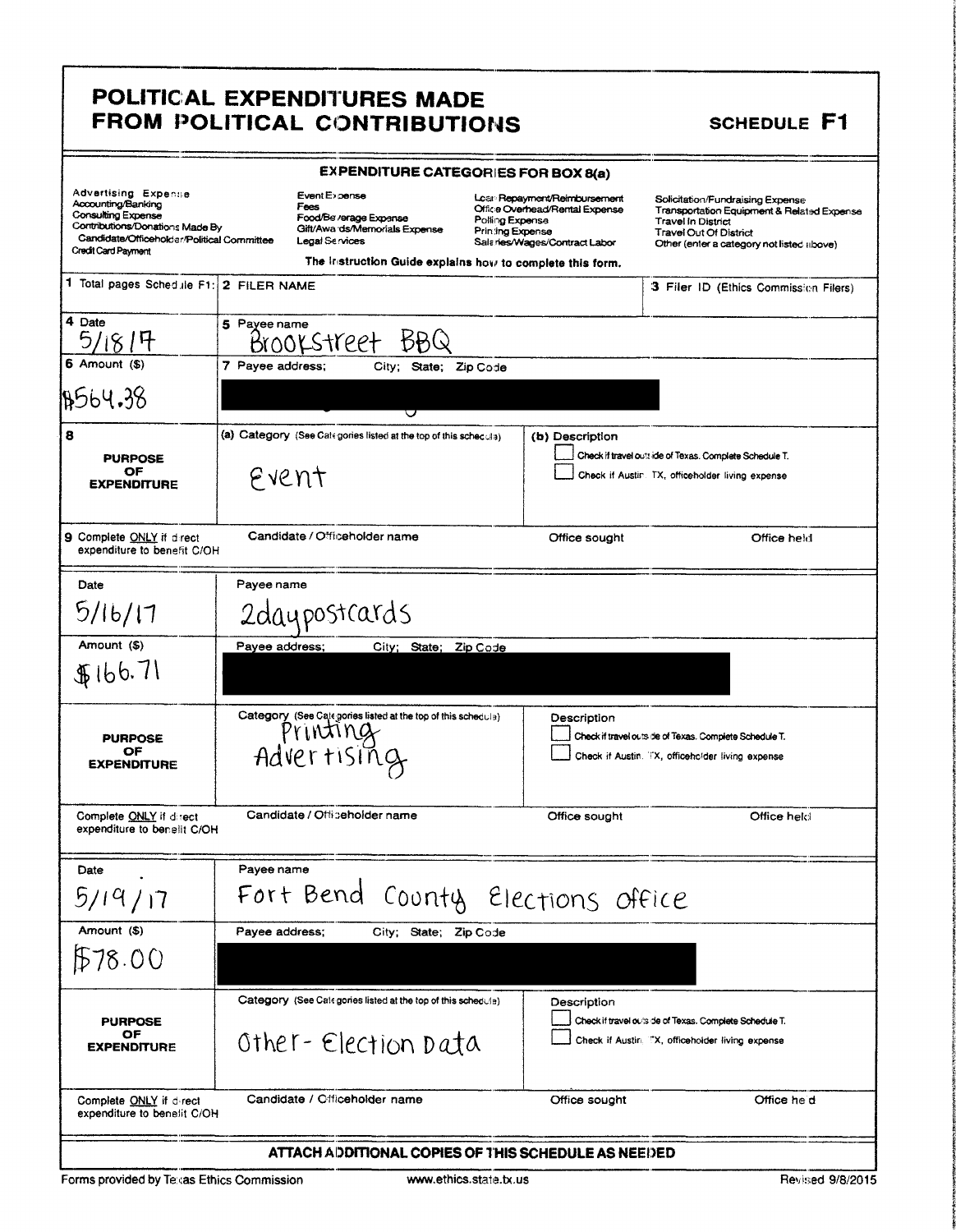|                                                                                                    | POLITICAL EXPENDITURES MADE                                                                                                                                                      |                                                                                                            |                                                                                                                 |
|----------------------------------------------------------------------------------------------------|----------------------------------------------------------------------------------------------------------------------------------------------------------------------------------|------------------------------------------------------------------------------------------------------------|-----------------------------------------------------------------------------------------------------------------|
|                                                                                                    | FROM POLITICAL CONTRIBUTIONS                                                                                                                                                     |                                                                                                            | SCHEDULE F1                                                                                                     |
| Advertising Expense<br>Accounting/Banking<br>Consulting Expense<br>Contributions/Donations Made By | <b>EXPENDITURE CATEGORIES FOR BOX 8(a)</b><br>Event Expense<br>Fees                                                                                                              | Loan Repayment/Reimbursement<br>Office Overhead/Rental Expense                                             | Solicitation/Fundraising Expense<br>Transportation Equipment & Related Expense<br>Travel la District            |
| Credit Card Payment                                                                                | Food/Beverage Expense<br>Gift/Awards/Memorials Expense<br>Candidate/Officeholder/Political Committee Legal Services<br>The Instruction Guide explains how to complete this form. | Polling Expense<br>Printing Expense<br>Salaries/Wages/Contract Labor                                       | Travel in District<br>Travel in District<br>Travel Out Of District<br>Other (enter a category not listed above) |
| 1 Total pages Schedule F1: 2 FILER NAME                                                            |                                                                                                                                                                                  |                                                                                                            | 3 Filer ID (Ethics Commission Filers)                                                                           |
| 4 Date<br>$\frac{5/25/17}{6 \text{ Amount } ($)}$                                                  | s Payeename<br>Right on the money<br>7 Payee address; City; State; Zip Code                                                                                                      |                                                                                                            |                                                                                                                 |
| 90,994                                                                                             |                                                                                                                                                                                  |                                                                                                            |                                                                                                                 |
| PURPOSE<br>OF<br>EXPENDITURE                                                                       | (a) Category (See Categories listed at the top of this schedule) (b) Description<br>Printing                                                                                     | Check if travel outside of Texas. Complete Schedule T.                                                     |                                                                                                                 |
|                                                                                                    | Advertising                                                                                                                                                                      | Check if Austin, TX, officeholder living expense                                                           |                                                                                                                 |
| 9 Complete ONLY if direct<br>expenditure to benefit C/OH                                           | Candidate / Officeholder name                                                                                                                                                    | Office sought                                                                                              | Office held                                                                                                     |
| Date<br>5125/17                                                                                    | Payee name<br>Right on the Money                                                                                                                                                 |                                                                                                            |                                                                                                                 |
| Amount (\$)                                                                                        | Payee address; City; State; Zip Code                                                                                                                                             |                                                                                                            |                                                                                                                 |
| \$1,695.00                                                                                         | Category (See Categories listed at the top of this schedule)                                                                                                                     | Description                                                                                                |                                                                                                                 |
| <b>PURPOSE</b><br>OF<br><b>EXPENDITURE</b>                                                         | Printing<br>Advertising                                                                                                                                                          | Check if travel outside of Texas. Complete Schedule T.<br>Check if Austin, TX, officeholder living expense |                                                                                                                 |
| Complete <u>ONLY</u> if direct<br>expenditure to benefit C/OH                                      | Candidate / Officeholder name                                                                                                                                                    | Office sought                                                                                              | Office held                                                                                                     |
| Date                                                                                               | Payee name                                                                                                                                                                       |                                                                                                            |                                                                                                                 |
| 5/26/17<br>Amount (\$)                                                                             | I sangeet Radio                                                                                                                                                                  |                                                                                                            |                                                                                                                 |
| \$2,000.00                                                                                         | Payee address; City; State; Zip Code                                                                                                                                             |                                                                                                            |                                                                                                                 |
|                                                                                                    | Category (See Categories listed at the top of this schedule)                                                                                                                     | Description<br>Check if travel outside of Texas. Complete Schedule T.                                      |                                                                                                                 |
| PURPOSE<br>OF<br>EXPENDITURE                                                                       | Advertising                                                                                                                                                                      | Check if Austin, TX, officeholder living expense                                                           |                                                                                                                 |
| Complete <u>ONLY</u> if direct<br>expenditure to benefit C/OH                                      | Candidate / Officeholder name                                                                                                                                                    | Office sought                                                                                              | Office held                                                                                                     |
|                                                                                                    | ATTACH ADDITIONAL COPIES OF THIS SCHEDULE AS NEEDED                                                                                                                              |                                                                                                            |                                                                                                                 |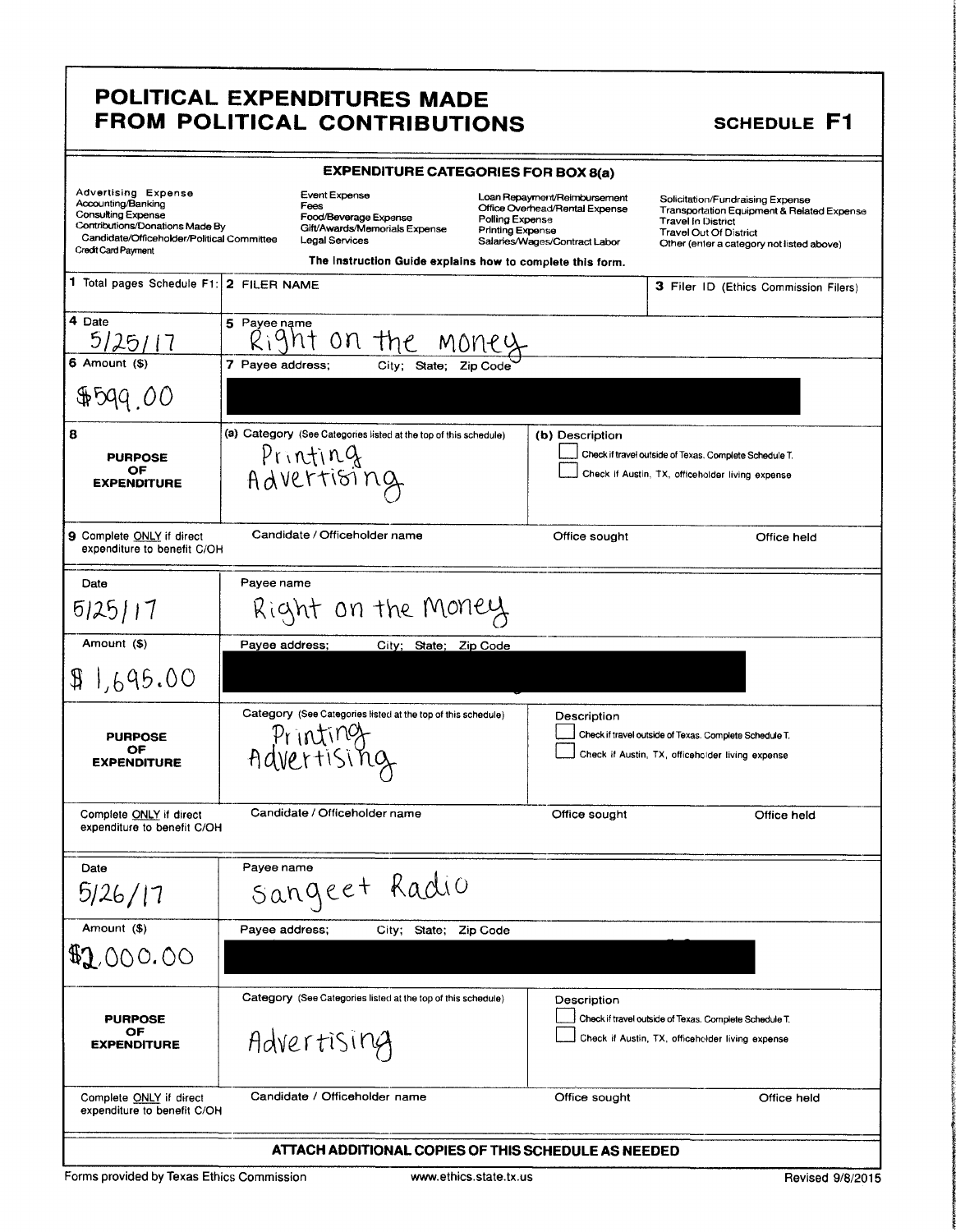**SCHEDULE F1** 

| <b>EXPENDITURE CATEGORIES FOR BOX 8(a)</b>                                                                                                                                                   |                                  |                                                                                                                                                                |                          |                                                                                                                                               |                                                                                                            |                                                            |                                                                                                                             |
|----------------------------------------------------------------------------------------------------------------------------------------------------------------------------------------------|----------------------------------|----------------------------------------------------------------------------------------------------------------------------------------------------------------|--------------------------|-----------------------------------------------------------------------------------------------------------------------------------------------|------------------------------------------------------------------------------------------------------------|------------------------------------------------------------|-----------------------------------------------------------------------------------------------------------------------------|
| <b>Advertising Expense</b><br>Accounting/Banking<br><b>Consulting Expense</b><br>Contributions/Donations Made By<br>Candidate/Officeholder/Political Committee<br><b>Credit Card Payment</b> |                                  | Event Expense<br>Fees<br>Food/Beverage Expense<br>Gift/Awards/Memorials Expense<br>Legal Services<br>The Instruction Guide explains how to complete this form. |                          | Loan Repayment/Reimbursement<br>Office Overhead/Rental Expense<br>Polling Expense<br><b>Printing Expense</b><br>Salaries/Wages/Contract Labor |                                                                                                            | <b>Travel In District</b><br><b>Travel Out Of District</b> | Solicitation/Fundraising Expense<br>Transportation Equipment & Related Expense<br>Other (enter a category not listed above) |
| 1 Total pages Schedule F1:                                                                                                                                                                   | 2 FILER NAME                     |                                                                                                                                                                |                          |                                                                                                                                               |                                                                                                            |                                                            | 3 Filer ID (Ethics Commission Filers)                                                                                       |
| 4 Date                                                                                                                                                                                       | 5 Payee name<br>ABcommunications |                                                                                                                                                                |                          |                                                                                                                                               |                                                                                                            |                                                            |                                                                                                                             |
| $6$ Amount $(5)$                                                                                                                                                                             | 7 Payee address;                 |                                                                                                                                                                | City; State; Zip Code    |                                                                                                                                               |                                                                                                            |                                                            |                                                                                                                             |
| \$400.00                                                                                                                                                                                     |                                  |                                                                                                                                                                |                          |                                                                                                                                               |                                                                                                            |                                                            |                                                                                                                             |
| 8                                                                                                                                                                                            |                                  | (a) Category (See Categories listed at the top of this schedule)                                                                                               |                          |                                                                                                                                               | (b) Description                                                                                            |                                                            |                                                                                                                             |
| <b>PURPOSE</b><br>OF<br><b>EXPENDITURE</b>                                                                                                                                                   | Consulting                       |                                                                                                                                                                |                          |                                                                                                                                               | Check if travel outside of Texas. Complete Schedule T.<br>Check if Austin, TX, officeholder living expense |                                                            |                                                                                                                             |
| Candidate / Officeholder name<br>9 Complete ONLY if direct<br>expenditure to benefit C/OH                                                                                                    |                                  |                                                                                                                                                                | Office sought            |                                                                                                                                               | Office held                                                                                                |                                                            |                                                                                                                             |
| Date                                                                                                                                                                                         | Payee name                       |                                                                                                                                                                |                          |                                                                                                                                               |                                                                                                            |                                                            |                                                                                                                             |
| 5/5/17                                                                                                                                                                                       |                                  | All Printing                                                                                                                                                   |                          |                                                                                                                                               |                                                                                                            |                                                            |                                                                                                                             |
| Amount (\$)                                                                                                                                                                                  | Payee address;                   |                                                                                                                                                                | City; State;<br>Zip Code |                                                                                                                                               |                                                                                                            |                                                            |                                                                                                                             |
| 8405.94                                                                                                                                                                                      |                                  |                                                                                                                                                                |                          |                                                                                                                                               |                                                                                                            |                                                            |                                                                                                                             |
|                                                                                                                                                                                              |                                  | Category (See Categories listed at the top of this schedule)                                                                                                   |                          |                                                                                                                                               | Description                                                                                                |                                                            |                                                                                                                             |
| <b>PURPOSE</b><br>OF                                                                                                                                                                         |                                  |                                                                                                                                                                |                          |                                                                                                                                               | Check if travel outside of Texas. Complete Schedule T.<br>Check if Austin, TX, officeholder living expense |                                                            |                                                                                                                             |
| <b>EXPENDITURE</b>                                                                                                                                                                           | Printing<br>Advertising          |                                                                                                                                                                |                          |                                                                                                                                               |                                                                                                            |                                                            |                                                                                                                             |
| Complete ONLY if direct<br>expenditure to benefit C/OH                                                                                                                                       |                                  | Candidate / Officeholder name                                                                                                                                  |                          |                                                                                                                                               | Office sought                                                                                              |                                                            | Office held                                                                                                                 |
| Date                                                                                                                                                                                         | Payee name                       |                                                                                                                                                                |                          |                                                                                                                                               |                                                                                                            |                                                            |                                                                                                                             |
| 5/1/17                                                                                                                                                                                       |                                  | Right on the                                                                                                                                                   | Money                    |                                                                                                                                               |                                                                                                            |                                                            |                                                                                                                             |
| Amount (\$)                                                                                                                                                                                  | Payee address:                   |                                                                                                                                                                | City: State: Zip Code    |                                                                                                                                               |                                                                                                            |                                                            |                                                                                                                             |
| \$1645.00                                                                                                                                                                                    |                                  |                                                                                                                                                                |                          |                                                                                                                                               |                                                                                                            |                                                            |                                                                                                                             |
|                                                                                                                                                                                              |                                  | Category (See Categories listed at the top of this schedule)                                                                                                   |                          |                                                                                                                                               | Description                                                                                                |                                                            |                                                                                                                             |
| <b>PURPOSE</b><br>ОF                                                                                                                                                                         |                                  |                                                                                                                                                                |                          |                                                                                                                                               | Check if travel outside of Texas. Complete Schedule T.<br>Check if Austin, TX, officeholder living expense |                                                            |                                                                                                                             |
| <b>EXPENDITURE</b>                                                                                                                                                                           | Printing<br>Advertising          |                                                                                                                                                                |                          |                                                                                                                                               |                                                                                                            |                                                            |                                                                                                                             |
| Complete ONLY if direct<br>expenditure to benefit C/OH                                                                                                                                       |                                  | Candidate / Officeholder name                                                                                                                                  |                          |                                                                                                                                               | Office sought                                                                                              |                                                            | Office held                                                                                                                 |
|                                                                                                                                                                                              |                                  | ATTACH ADDITIONAL COPIES OF THIS SCHEDULE AS NEEDED                                                                                                            |                          |                                                                                                                                               |                                                                                                            |                                                            |                                                                                                                             |

Forms provided by Texas Ethics Commission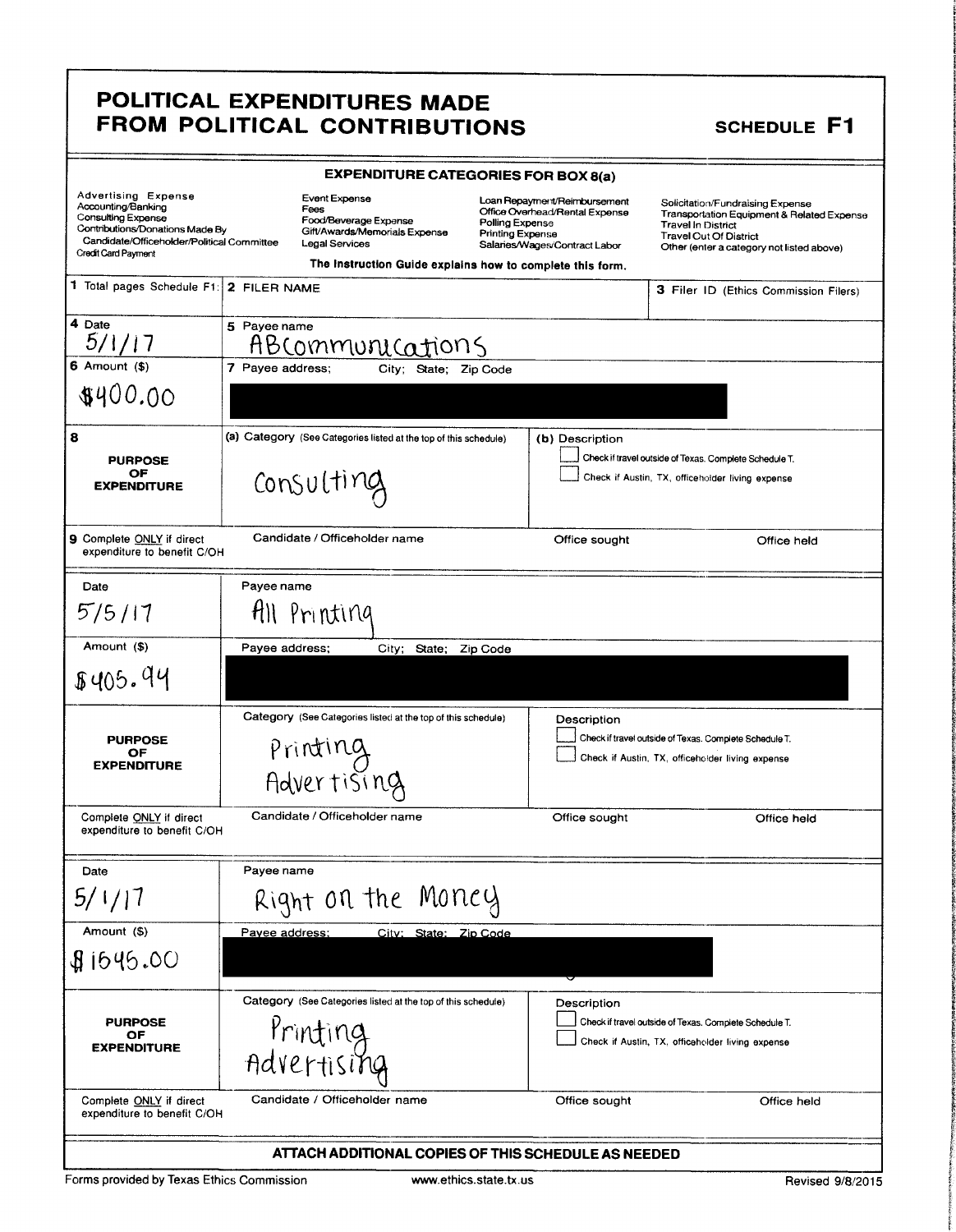| <b>EXPENDITURE CATEGORIES FOR BOX 8(a)</b>                                                                                                                                                   |                                                                                                          |                                                           |                                                                                                                                        |                                                                                                                                                                                           |  |  |
|----------------------------------------------------------------------------------------------------------------------------------------------------------------------------------------------|----------------------------------------------------------------------------------------------------------|-----------------------------------------------------------|----------------------------------------------------------------------------------------------------------------------------------------|-------------------------------------------------------------------------------------------------------------------------------------------------------------------------------------------|--|--|
| <b>Advertising Expense</b><br>Accounting/Banking<br><b>Consulting Expense</b><br>Contributions/Donations Made By<br>Candidate/Officeholder/Political Committee<br><b>Credit Card Payment</b> | Event Expense<br>Fees<br>Food/Beverage Expense<br>Gift/Awards/Memorials Expense<br><b>Legal Services</b> |                                                           | Loan Repayment/Reimbursement<br>Office Overhead/Rental Expense<br>Polling Expense<br>Printing Expense<br>Salaries/Wages/Contract Labor | Solicitation/Fundraising Expense<br>Transportation Equipment & Related Expense<br><b>Travel In District</b><br><b>Travel Out Of District</b><br>Other (enter a category not listed above) |  |  |
|                                                                                                                                                                                              |                                                                                                          | The Instruction Guide explains how to complete this form. |                                                                                                                                        |                                                                                                                                                                                           |  |  |
| 1 Total pages Schedule F1:                                                                                                                                                                   | 2 FILER NAME                                                                                             |                                                           |                                                                                                                                        | 3 Filer ID (Ethics Commission Filers)                                                                                                                                                     |  |  |
| 4 Date<br>5/6/17                                                                                                                                                                             | 5 Payee name<br>Havenstein<br>Sue                                                                        |                                                           |                                                                                                                                        |                                                                                                                                                                                           |  |  |
| $6$ Amount $($ )                                                                                                                                                                             | 7 Payee address;                                                                                         | Zip Code<br>City; State;                                  |                                                                                                                                        |                                                                                                                                                                                           |  |  |
| \$86.78                                                                                                                                                                                      |                                                                                                          |                                                           |                                                                                                                                        |                                                                                                                                                                                           |  |  |
| 8                                                                                                                                                                                            | (a) Category (See Categories listed at the top of this schedule)                                         |                                                           | (b) Description                                                                                                                        |                                                                                                                                                                                           |  |  |
| <b>PURPOSE</b><br>OF<br><b>EXPENDITURE</b>                                                                                                                                                   | Food                                                                                                     |                                                           |                                                                                                                                        | Check if travel outside of Texas. Complete Schedule T.<br>Check if Austin, TX, officeholder living expense                                                                                |  |  |
| 9 Complete ONLY if direct<br>expenditure to benefit C/OH                                                                                                                                     | Candidate / Officeholder name                                                                            |                                                           | Office sought                                                                                                                          | Office held                                                                                                                                                                               |  |  |
| Date                                                                                                                                                                                         | Payee name                                                                                               |                                                           |                                                                                                                                        |                                                                                                                                                                                           |  |  |
| Amount (\$)                                                                                                                                                                                  | Payee address;                                                                                           | City; State; Zip Code                                     |                                                                                                                                        |                                                                                                                                                                                           |  |  |
| <b>PURPOSE</b><br>OF<br><b>EXPENDITURE</b>                                                                                                                                                   | Category (See Categories listed at the top of this schedule)                                             |                                                           | Description                                                                                                                            | Check if travel outside of Texas. Complete Schedule T.<br>Check if Austin, TX, officeholder living expense                                                                                |  |  |
| Complete ONLY if direct<br>expenditure to benefit C/OH                                                                                                                                       | Candidate / Officeholder name                                                                            |                                                           | Office sought                                                                                                                          | Office held                                                                                                                                                                               |  |  |
| Date                                                                                                                                                                                         | Payee name                                                                                               |                                                           |                                                                                                                                        |                                                                                                                                                                                           |  |  |
| Amount (\$)                                                                                                                                                                                  | Payee address;                                                                                           | City; State; Zip Code                                     |                                                                                                                                        |                                                                                                                                                                                           |  |  |
| <b>PURPOSE</b><br><b>OF</b><br><b>EXPENDITURE</b>                                                                                                                                            | Category (See Categories listed at the top of this schedule)                                             |                                                           | Description                                                                                                                            | Check if travel outside of Texas. Complete Schedule T.<br>Check if Austin, TX, officeholder living expense                                                                                |  |  |
| Complete ONLY if direct<br>expenditure to benefit C/OH                                                                                                                                       | Candidate / Officeholder name                                                                            |                                                           | Office sought                                                                                                                          | Office held                                                                                                                                                                               |  |  |
|                                                                                                                                                                                              |                                                                                                          | ATTACH ADDITIONAL COPIES OF THIS SCHEDULE AS NEEDED       |                                                                                                                                        |                                                                                                                                                                                           |  |  |